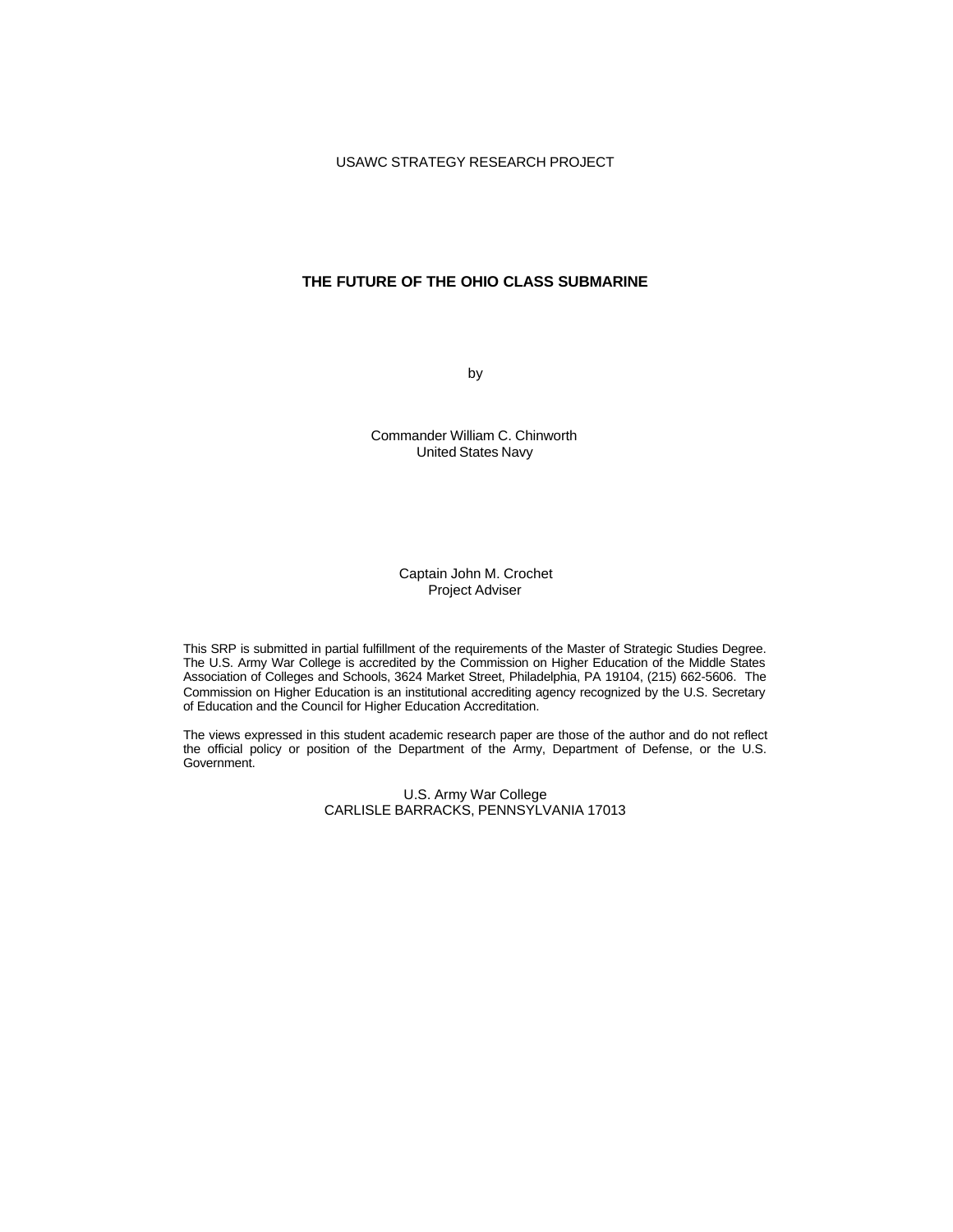| <b>Report Documentation Page</b>                                                                                                                                                                                                                                                                                                                                                                                                                                                                                                                                                                                                                                                                                                                                                                                                                                   |                             |                                           |                            |                                                     | Form Approved<br>OMB No. 0704-0188                 |  |
|--------------------------------------------------------------------------------------------------------------------------------------------------------------------------------------------------------------------------------------------------------------------------------------------------------------------------------------------------------------------------------------------------------------------------------------------------------------------------------------------------------------------------------------------------------------------------------------------------------------------------------------------------------------------------------------------------------------------------------------------------------------------------------------------------------------------------------------------------------------------|-----------------------------|-------------------------------------------|----------------------------|-----------------------------------------------------|----------------------------------------------------|--|
| Public reporting burden for the collection of information is estimated to average 1 hour per response, including the time for reviewing instructions, searching existing data sources, gathering and<br>maintaining the data needed, and completing and reviewing the collection of information. Send comments regarding this burden estimate or any other aspect of this collection of information,<br>including suggestions for reducing this burden, to Washington Headquarters Services, Directorate for Information Operations and Reports, 1215 Jefferson Davis Highway, Suite 1204, Arlington<br>VA 22202-4302. Respondents should be aware that notwithstanding any other provision of law, no person shall be subject to a penalty for failing to comply with a collection of information if it<br>does not display a currently valid OMB control number. |                             |                                           |                            |                                                     |                                                    |  |
| 1. REPORT DATE<br><b>15 MAR 2006</b>                                                                                                                                                                                                                                                                                                                                                                                                                                                                                                                                                                                                                                                                                                                                                                                                                               |                             | 2. REPORT TYPE                            |                            | <b>3. DATES COVERED</b><br>00-00-2005 to 00-00-2006 |                                                    |  |
| <b>4. TITLE AND SUBTITLE</b>                                                                                                                                                                                                                                                                                                                                                                                                                                                                                                                                                                                                                                                                                                                                                                                                                                       |                             |                                           | <b>5a. CONTRACT NUMBER</b> |                                                     |                                                    |  |
| The Future of the Ohio Class Submarine                                                                                                                                                                                                                                                                                                                                                                                                                                                                                                                                                                                                                                                                                                                                                                                                                             |                             |                                           |                            |                                                     | <b>5b. GRANT NUMBER</b>                            |  |
|                                                                                                                                                                                                                                                                                                                                                                                                                                                                                                                                                                                                                                                                                                                                                                                                                                                                    |                             | 5c. PROGRAM ELEMENT NUMBER                |                            |                                                     |                                                    |  |
| 6. AUTHOR(S)<br><b>William Chinworth</b>                                                                                                                                                                                                                                                                                                                                                                                                                                                                                                                                                                                                                                                                                                                                                                                                                           |                             |                                           |                            | 5d. PROJECT NUMBER                                  |                                                    |  |
|                                                                                                                                                                                                                                                                                                                                                                                                                                                                                                                                                                                                                                                                                                                                                                                                                                                                    |                             |                                           |                            | <b>5e. TASK NUMBER</b>                              |                                                    |  |
|                                                                                                                                                                                                                                                                                                                                                                                                                                                                                                                                                                                                                                                                                                                                                                                                                                                                    |                             | <b>5f. WORK UNIT NUMBER</b>               |                            |                                                     |                                                    |  |
| 7. PERFORMING ORGANIZATION NAME(S) AND ADDRESS(ES)<br>U.S. Army War College, Carlisle Barracks, Carlisle, PA, 17013-5050                                                                                                                                                                                                                                                                                                                                                                                                                                                                                                                                                                                                                                                                                                                                           |                             |                                           |                            |                                                     | 8. PERFORMING ORGANIZATION<br><b>REPORT NUMBER</b> |  |
| 9. SPONSORING/MONITORING AGENCY NAME(S) AND ADDRESS(ES)                                                                                                                                                                                                                                                                                                                                                                                                                                                                                                                                                                                                                                                                                                                                                                                                            |                             |                                           |                            | 10. SPONSOR/MONITOR'S ACRONYM(S)                    |                                                    |  |
|                                                                                                                                                                                                                                                                                                                                                                                                                                                                                                                                                                                                                                                                                                                                                                                                                                                                    |                             | 11. SPONSOR/MONITOR'S REPORT<br>NUMBER(S) |                            |                                                     |                                                    |  |
| 12. DISTRIBUTION/AVAILABILITY STATEMENT<br>Approved for public release; distribution unlimited                                                                                                                                                                                                                                                                                                                                                                                                                                                                                                                                                                                                                                                                                                                                                                     |                             |                                           |                            |                                                     |                                                    |  |
| <b>13. SUPPLEMENTARY NOTES</b>                                                                                                                                                                                                                                                                                                                                                                                                                                                                                                                                                                                                                                                                                                                                                                                                                                     |                             |                                           |                            |                                                     |                                                    |  |
| 14. ABSTRACT<br>See attached.                                                                                                                                                                                                                                                                                                                                                                                                                                                                                                                                                                                                                                                                                                                                                                                                                                      |                             |                                           |                            |                                                     |                                                    |  |
| <b>15. SUBJECT TERMS</b>                                                                                                                                                                                                                                                                                                                                                                                                                                                                                                                                                                                                                                                                                                                                                                                                                                           |                             |                                           |                            |                                                     |                                                    |  |
| 16. SECURITY CLASSIFICATION OF:                                                                                                                                                                                                                                                                                                                                                                                                                                                                                                                                                                                                                                                                                                                                                                                                                                    | 17. LIMITATION OF           | 18. NUMBER                                | 19a. NAME OF               |                                                     |                                                    |  |
| a. REPORT<br>unclassified                                                                                                                                                                                                                                                                                                                                                                                                                                                                                                                                                                                                                                                                                                                                                                                                                                          | b. ABSTRACT<br>unclassified | c. THIS PAGE<br>unclassified              | <b>ABSTRACT</b>            | OF PAGES<br>20                                      | <b>RESPONSIBLE PERSON</b>                          |  |

**Standard Form 298 (Rev. 8-98)**<br>Prescribed by ANSI Std Z39-18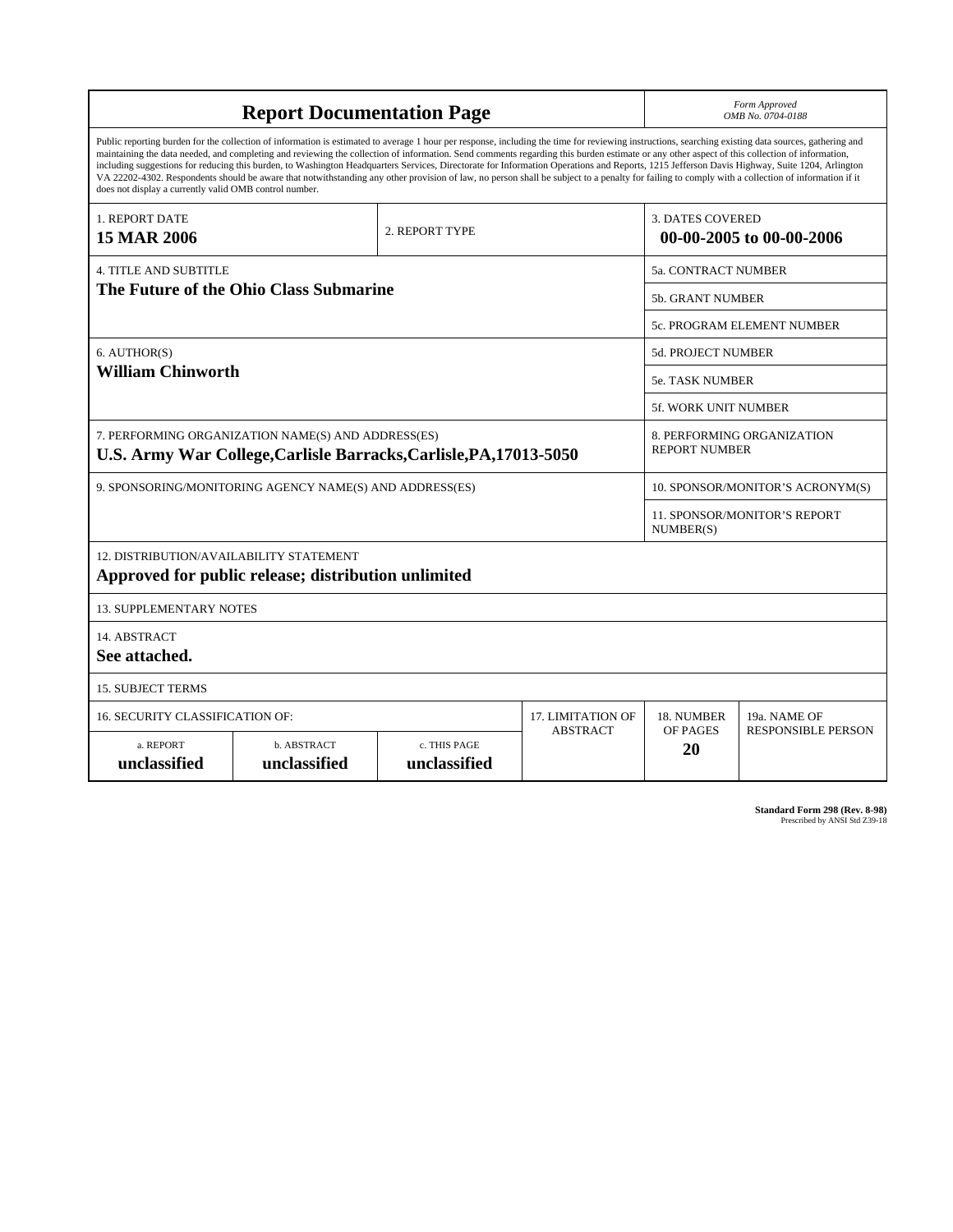# **ABSTRACT**

| AUTHOR:           | Commander William C. Chinworth                                                                |                  |           |  |  |
|-------------------|-----------------------------------------------------------------------------------------------|------------------|-----------|--|--|
| TITLE:            | The Future of the Ohio Class Submarine                                                        |                  |           |  |  |
| FORMAT:           | <b>Strategy Research Project</b>                                                              |                  |           |  |  |
| DATE:             | 15 March 2006                                                                                 | WORD COUNT: 5363 | PAGES: 19 |  |  |
| <b>KEY TERMS:</b> | Nuclear Weapons, Nuclear Strategy, SLBM, Nuclear Deterrence, Trident<br><b>Weapons System</b> |                  |           |  |  |

CLASSIFICATION: Unclassified

The *Ohio* class submarine and its *Trident* weapons system is an engineering marvel designed to deter the aggression of the former Soviet Union by providing a credible retaliatory strike capability in the event of a nuclear attack. The deterrent effect of *Ohio* class submarine was exceptionally successful. Following the collapse of the Soviet Union, the role of the submarine and its weapons system in national strategy is less well enunciated. The current National Security Policy and National Defense Policy do not clearly identify a role for strategic nuclear deterrent forces. The National Military Strategy provides that nuclear capabilities will continue to act as a deterrent by providing military options to deter a wide range of threats including the use of weapons of mass destruction and large-scale conventional forces. However, deterrence is less effective against non-state actors or terrorists that would threaten to use weapons of mass destruction. With the threat of nuclear war reduced, the size of the nuclear capable force should also be reduced. This project will provide an opinion on the number of *Ohio* class submarines necessary to provide an adequate nuclear deterrent and make recommendations for the employment of those submarines removed from strategic missions.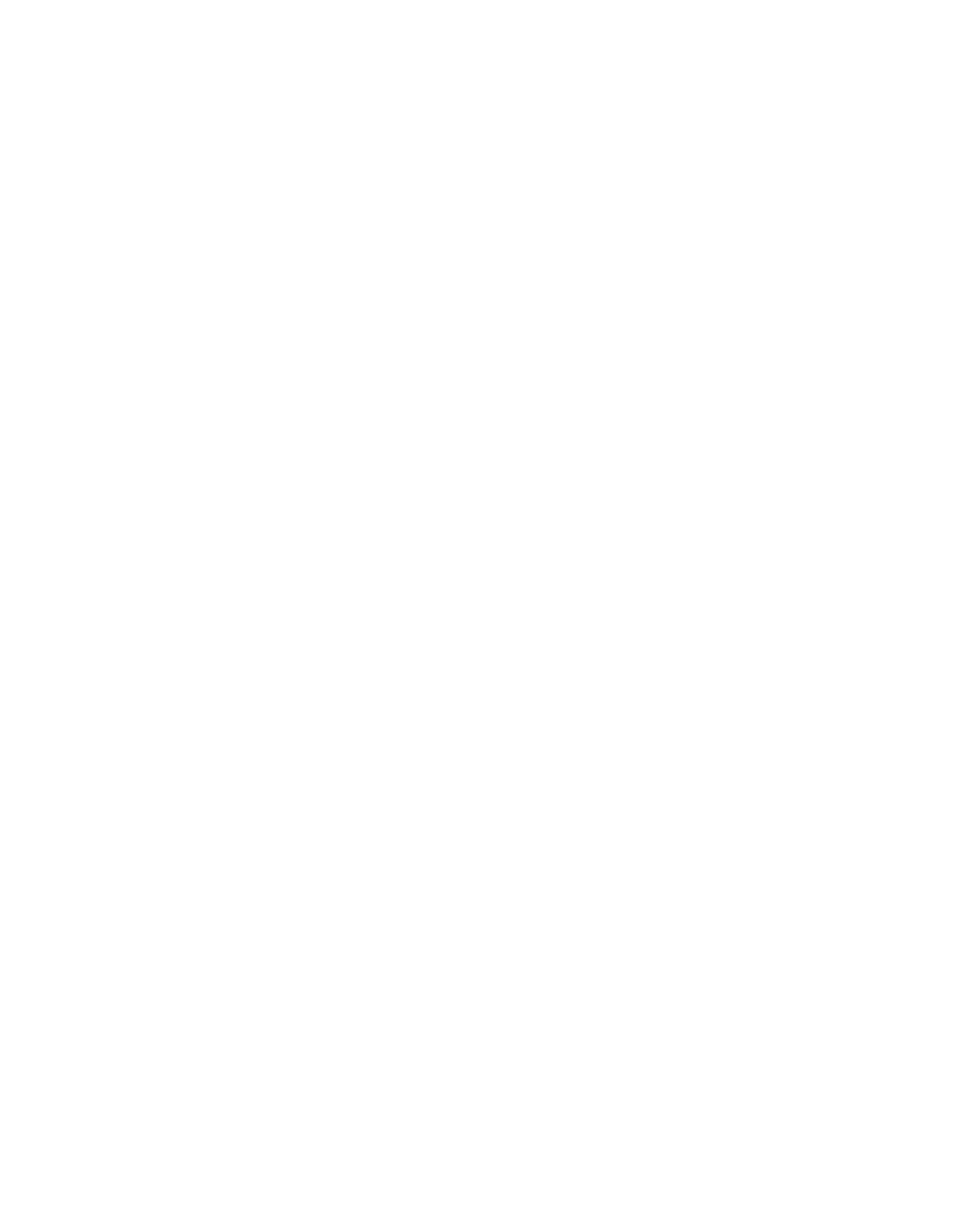# THE FUTURE OF THE OHIO CLASS SUBMARINE

The *Ohio* class Fleet Ballistic Missile Submarine (SSBN) armed with the *Trident* weapons system is the single most powerful weapon in the United States arsenal ever conceived. The current fleet of fourteen ships, each carrying twenty-four *Trident II* D-5 missiles and the lion's share of the nation's operational nuclear warheads, is the very heart of the nation's deterrence against a nuclear attack. On patrol in the vast Atlantic and Pacific Oceans, the *Ohio* Class SSBN cannot be located assuring a massive retaliatory nuclear strike should an adversary attack the United States or its allies with nuclear weapons. Following the collapse of the Soviet Union, there has been much debate about this unique submarine and its mission with little effect. With the exception of removing four submarines of the class from strategic service, these submarines still conduct strategic deterrent patrols much as they and earlier classes of fleet ballistic missile submarines did twenty five years ago at the height of the Cold War. The United States faces new threats identified in the National Military Strategy that understandably place the U.S. nuclear deterrent capability behind that of the more pressing requirements of the war on terror. However, nuclear deterrence was the core of U.S. military strategy for four decades which produced a prodigious nuclear retaliatory capability. Today, the threat of a nuclear strike against the United States is less and does not warrant the size of our nuclear deterrent force including the *Trident* weapons system.

Since 1990, the number of U.S. attack submarines (SSNs) has been reduced from 96 ships to 56 yet the SSN force is being asked to accomplish more missions and tasks. For example, the requirements for one critical submarine mission, that of Intelligence, Surveillance, and Reconnaissance (ISR) have doubled in the last 15 years.<sup>1</sup> Exacerbating the decline, submarine construction has not kept pace with the shrinking fleet as older submarines are retired and are not replaced.

With the threat of nuclear war reduced and other threats identified, the number of *Trident* submarines conducting strategic deterrent patrols should be reduced. However, the Navy and Congress do not want to lose the capability of this unique ship. This paper proposes a reduction in the number of *Ohio* class submarines engaged in strategic operations and offers a plan for those that are removed from strategic service to meet new mission requirements, provide additional submarine capabilities normally associated with SSNs, and provide resources for the training of new nuclear trained officers and crew members.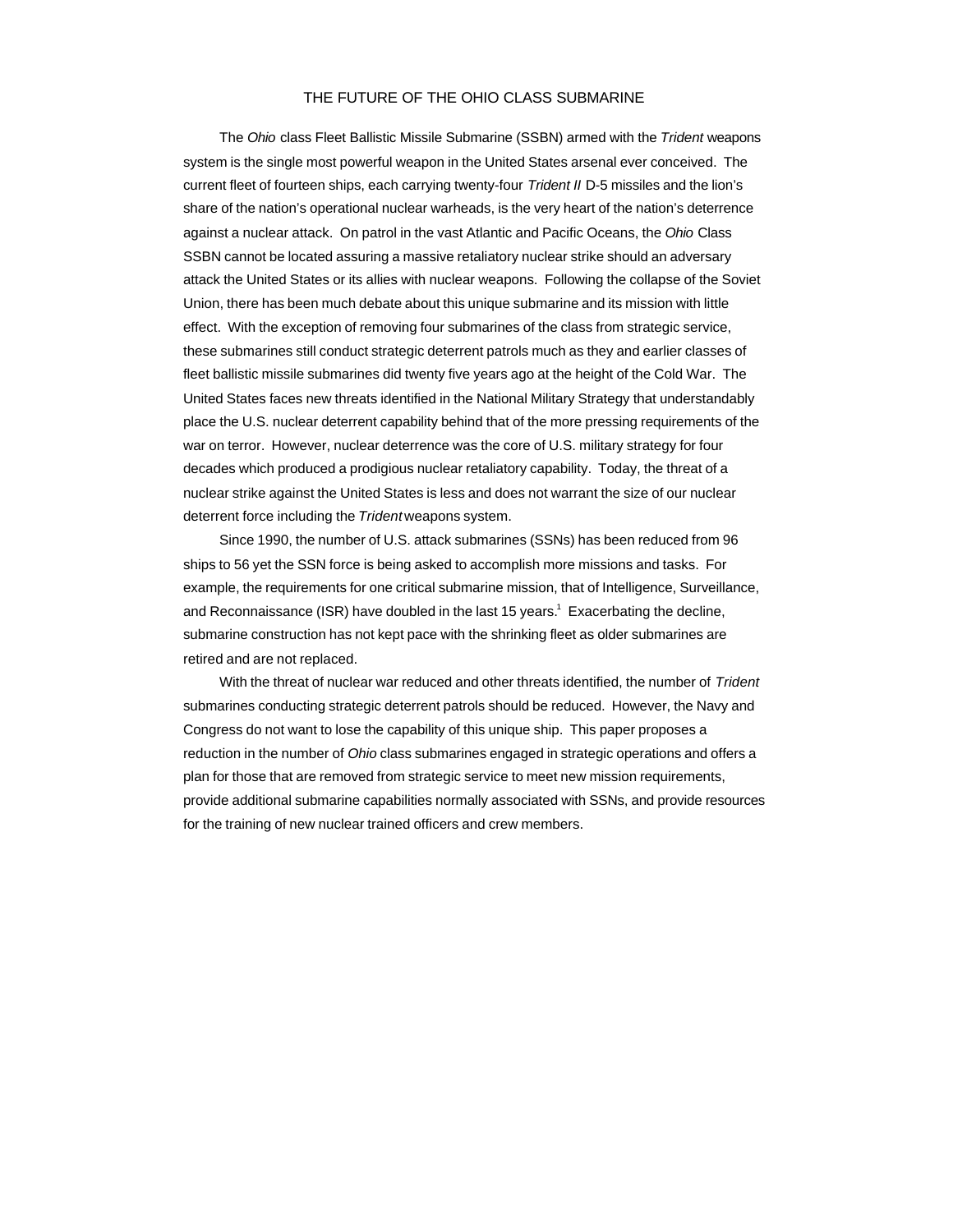## History of the Trident Submarine

During the Cold War the nuclear triad consisting of strategic bombers, land-based intercontinental ballistic missiles (ICBMs), and the sea based Submarine Launched Ballistic Missiles (SLBMs), provided a very flexible and survivable deterrent force. The SLBM was and still is the most survivable leg of that triad and was purposefully designed that way from the very start. Careful to differentiate the role of the SLBM from the capabilities that the Air Force designed in its strategic bomber force, the Navy sacrificed missile accuracy for range and invulnerability in the first designs of the Fleet Ballistic Missile (FBM) program.<sup>2</sup> A long range missile would allow a submarine to take advantage of a larger expanse of ocean within which to hide. This revolutionary weapons system followed closely on the heels of the development of submarine nuclear propulsion affording nearly complete invulnerability as no external source of air is required to support a combustion engine. In the past, diesel powered submarines had to operate either on the surface of the ocean or near the surface with a snorkel above the surface of the ocean. In sharp contrast, a nuclear powered submarine, with no requirement for a combustion engine to provide propulsion, can remain submerged for as long as the crew can endure.

The first submarine launched ballistic missile, the *Polaris* A-1, went to sea on the *USS George Washington (SSBN 598)* in July 1963. Technological refinements enhancing primarily range as well as accuracy where achieved with the deployment of the Polaris A-3 missile four years later. The *Polaris* A-1 had a range of 1200 nautical miles; the A-3 extended the range to 2500 nautical miles. Continuing to improve the reach of SLBMs, the development of the *Poseidon* C-3 missile, the second design iteration of the FBM program, culminated in its deployment in 1971. This missile had a range greater than 2500 nautical miles that further expanded SSBN patrol areas. While range was increased in each new missile, accuracy was also improved; Circular Error Probable (CEP), the theoretical circle within which the warhead was expected to strike, was reduced from 1800 meters to less than 450 meters. $3$ 

As Soviet-American relations worsened and as missile accuracy and destructiveness improved during the mid- and late 1970s, both nations sought to protect their respective nuclear arsenals by greatly hardening their forces on land. Consequently, strategic doctrine shifted from that of Mutually Assured Destruction – emphasizing the destruction of cities and populations – to destruction of hardened targets, or counterforce targets, particularly following an initial strike. This task was expected to be accomplished by the FBM force as it was the most survivable. This mission demanded greater accuracy, payload, and range in order to destroy hardened targets. The result of nearly a decade of development, the *Trident I* C-4 missile was deployed in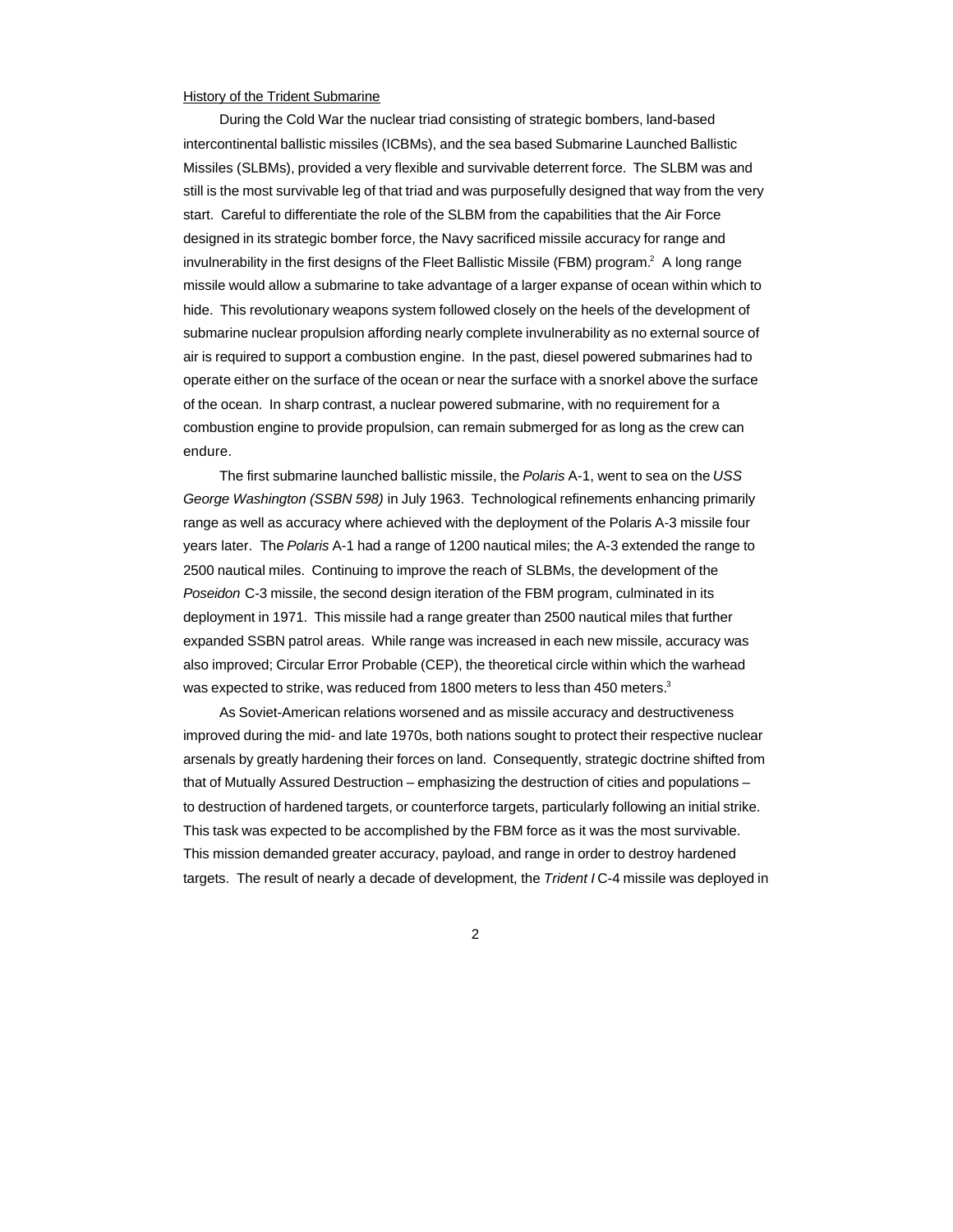1979 on the *USS Ohio (SSBN 729)* and had a range in excess of 4000 nautical miles and, in an attempt to hold hardened targets at risk, had a CEP of less than 300 feet while carrying significantly larger warheads. However, the *Trident I* C-4 capabilities were deemed insufficient to destroy counterforce targets that American planners theorized were necessary to deter Soviet aggression. Hence began the push to a truly massive, survivable, accurate weapon capable of striking anywhere in the Soviet Union at counterforce targets from virtually anywhere in any ocean.<sup>4</sup> The result, the *Trident II* D-5 missile, is nearly twice the size of the *Trident I* C-4 and is capable of delivering as many as eight 450-kiloton W-88 warheads 6000 nautical miles  $^5$  with a 50 % improvement in accuracy. More than a decade in development, the D-5 missile was initially deployed in 1990 on the *USS Tennessee (SSBN 734)*, the ninth *Ohio* class hull. During this same period, continued improvement in submarine propulsion and acoustic silencing was added to the design of the *Ohio* class submarine. The design was eminently successful.

Large enough to carry the 24 huge D-5 missiles and quiet enough to hide from the most aggressive Soviet SSNs, the United States fielded a formidable weapon system that could hold all of the Soviet Union's hardened targets at risk. During this same period, the American SSNs achieved undersea dominance throughout the world's oceans and although the Soviets deployed their own SSBNs, they were always vulnerable to U.S. SSNs. This fact curtailed or arguably eliminated the Soviet retaliatory strike capability. During this same period, U.S. strategic planners shifted nuclear targeting to counterforce or hardened targets and no longer targeted large population centers as a nuclear deterrent both in response to political pressure and because they had the technology to do so. In fact, the Navy, with its highly capable SSN force holding Soviet SSBNs at risk and the *Trident* weapons system threatening the land-based, counter-strike capability of the Soviet Union, gave strategic planners options in nuclear strategy that went far beyond the hostage situation of MAD. $^6$  This situation gave the United States a significant advantage and pushed the Soviet Union to the bargaining table precipitating the first Strategic Arms Reduction Treaty.

The Strategic Arms Reduction Treaty (START I) entered force in December 1994 after being ratified by the United States Senate and the Russian Parliament in October and November 1992 respectively, greatly limiting the number of warheads and launcher systems that each nation could field.<sup>7</sup> The initial impact of the treaty – or more specifically, the progress of treaty negotiations – on the *Ohio* class submarine force, coupled with budgetary constraints, was the reduction of the original building plan of twenty submarines to eighteen.<sup>8</sup> The last *Ohio* class hull, the USS Louisiana (SSBN 743), was commissioned in September 1997.<sup>9</sup> The ultimate impact of the treaty was the removal of the first four *Ohio* class submarines from the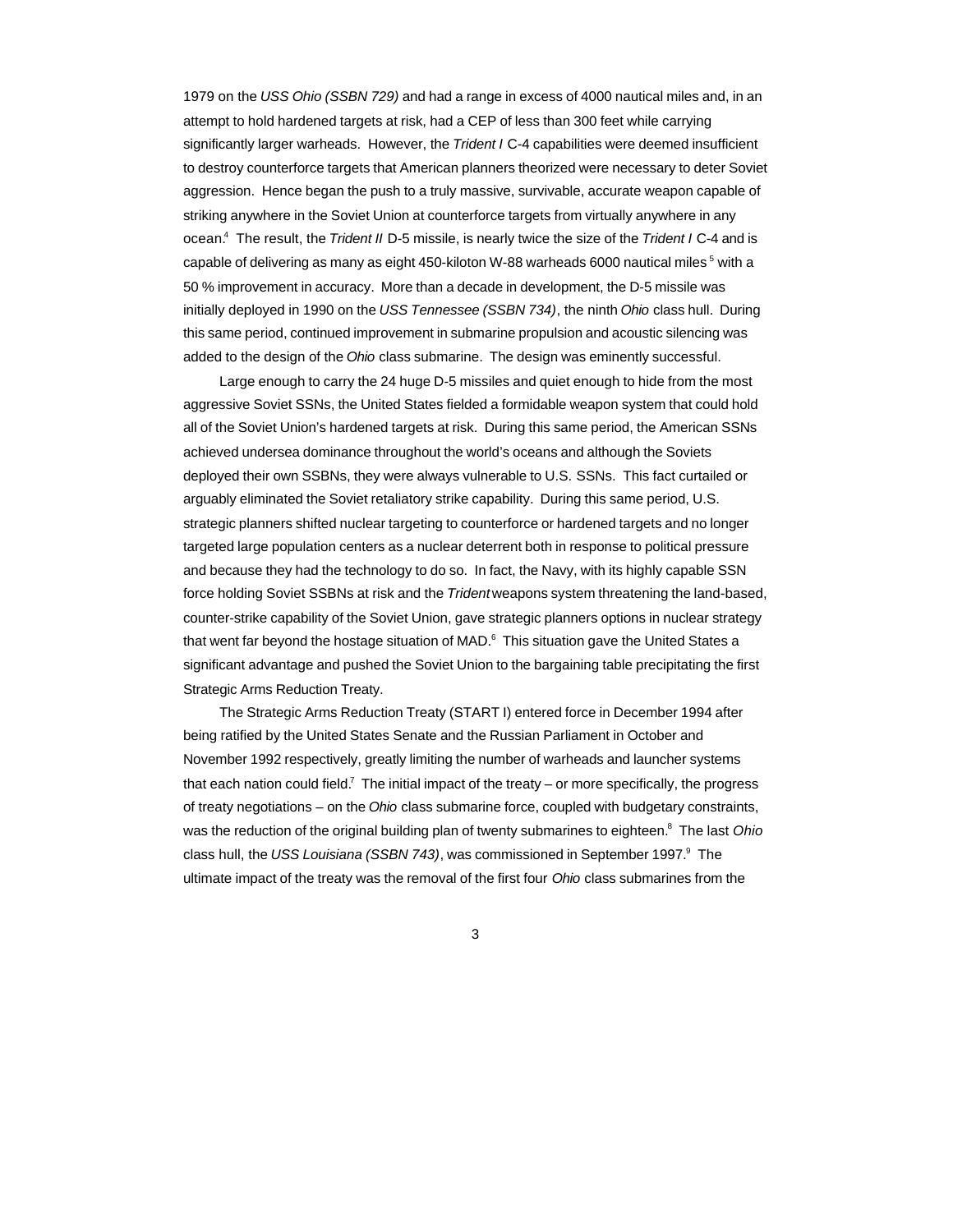strategic arsenal. Subsequently, prior to the deadlines for warhead reduction imposed by START I, considerable discussion occurred between Navy planners and the Congress about the future of these four submarines beyond simply breaking up the hulls. During the same period, the number of SSNs that the U.S. operated declined precipitously. This loss of force was exacerbated by the cancellation of the *Seawolf* submarine construction program due to the excessive cost. Consequently, both the Navy and the Congress recognized that retaining the four *Ohio* class hulls in non-strategic roles would ameliorate the loss of submarine capabilities particularly in Carrier Battle Group support and Special Forces applications.<sup>10</sup> The first four submarines of the *Ohio* class commenced SSGN conversion and refueling overhauls in 2004.<sup>11</sup> The next four ships of the class, beginning with the *USS Henry M. Jackson (SSBN 730)* in 2001, have completed maintenance replacing the smaller *Trident I* C-4 missile with the larger *Trident II* D-5 missile.

# The *Ohio* Class Submarine Force Today

Current operational status and basing of the eighteen *Ohio* class submarines are detailed in Table 1, below.<sup>12</sup>

| Ship (hull number) [mo./year commissioned]              | Homeport                    | Role                    |
|---------------------------------------------------------|-----------------------------|-------------------------|
| USS Ohio (SSGN 726) [11/1979]                           | Bangor, WA <sup>13</sup>    | <b>SSGN</b>             |
| USS Michigan (SSGN 727) [11/1982]                       | Bangor, WA <sup>14</sup>    | <b>SSGN</b>             |
| USS Florida (SSGN 728) [6/1983]                         | Bangor, WA <sup>15</sup>    | <b>SSGN</b>             |
| USS Georgia (SSGN 729) [2/1984]                         | Kings Bay, GA <sup>16</sup> | <b>SSGN</b>             |
| USS Henry M. Jackson (SSBN 730) [10/1984] <sup>17</sup> | Bangor, WA                  | <b>Strategic Patrol</b> |
| USS Alabama (SSBN 731) [5/1985] <sup>18</sup>           | Bangor, WA                  | <b>Strategic Patrol</b> |
| USS Alaska (SSBN 732) [1/1986] <sup>19</sup>            | Bangor, WA                  | <b>Strategic Patrol</b> |
| USS Nevada (SSBN 733) [8/1986 <sup>20</sup>             | Bangor, WA                  | <b>Strategic Patrol</b> |
| USS Tennessee (SSBN 734) [12/1988]                      | Kings Bay, GA               | Strategic Patrol        |
| USS Pennsylvania (SSBN 735) [9/1988]                    | Bangor, WA                  | Strategic Patrol        |
| USS West Virginia (SSBN 736) [10/1990]                  | Kings Bay, GA               | Strategic Patrol        |
| <b>USS Kentucky (SSBN 737) [7/1991]</b>                 | Bangor, WA                  | <b>Strategic Patrol</b> |
| USS Maryland (SSBN 738) [6/1992]                        | Kings Bay, GA               | <b>Strategic Patrol</b> |
| USS Nebraska (SSBN 739) [7/1993]                        | Kings Bay, GA               | <b>Strategic Patrol</b> |
| USS Rhode Island (SSBN 740) [7/1994]                    | Kings Bay, GA               | <b>Strategic Patrol</b> |
| USS Maine (SSBN 741) [7/1995]                           | Bangor, WA                  | <b>Strategic Patrol</b> |
| USS Wyoming (SSBN 742) [7/1996]                         | Kings Bay, GA               | Strategic Patrol        |
| USS Louisiana (SSBN 743) [9/1997]                       | Kings Bay, GA               | <b>Strategic Patrol</b> |

TABLE 1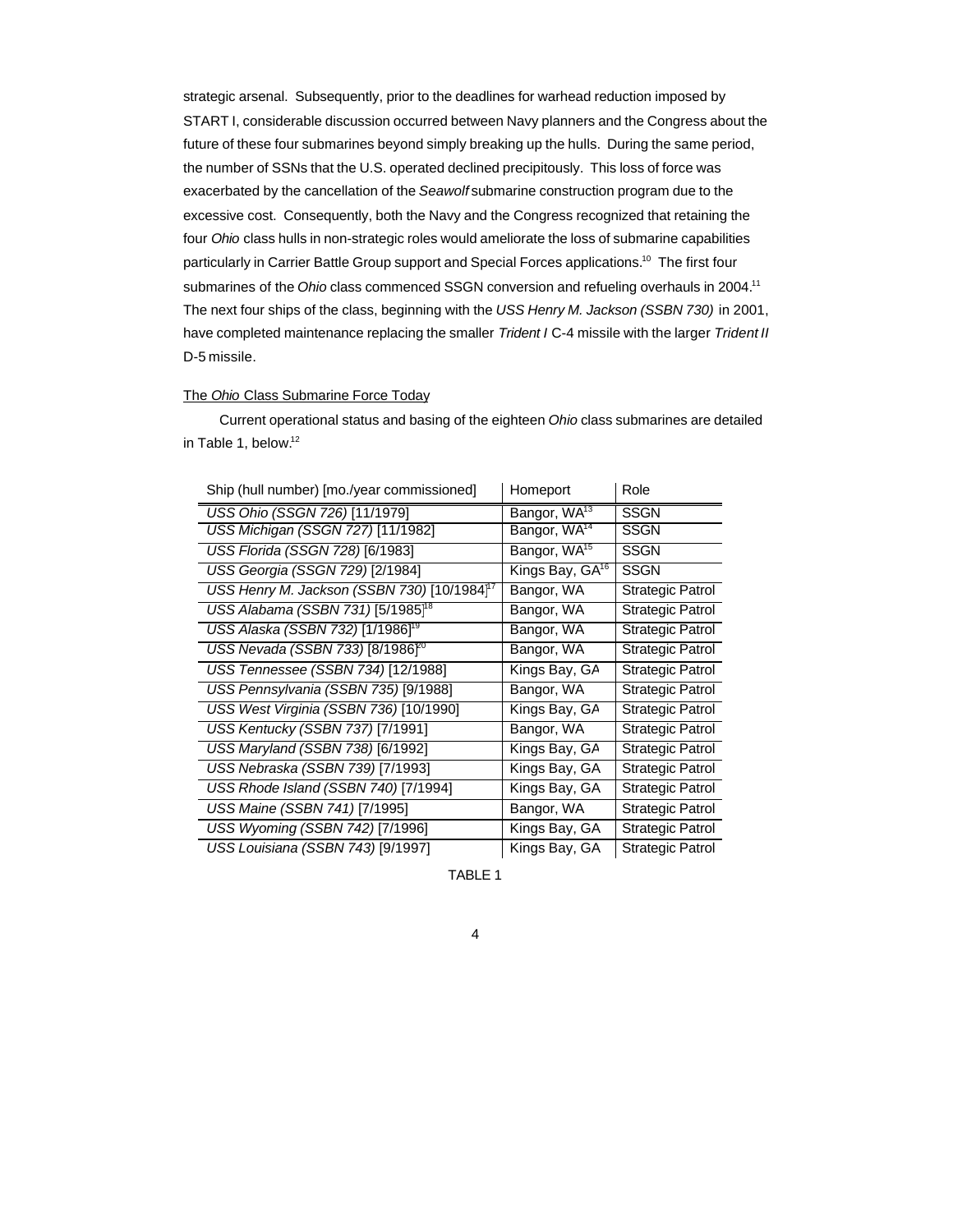The *Ohio* class submarines remain the most survivable part of the nuclear triad of strategic bombers, land-based ICBMs, and submarines. Since the collapse of the Soviet Union and in compliance with arms reduction treaties, U.S. bomber and ICBM forces have undergone significant reductions in size and operational tempo. However, the fourteen *Ohio* class ships that are strategically loaded continue strategic deterrent patrols. Although the Soviet Union collapsed in the early 1990's and former Soviet SSBNs largely returned to their bases, the U.S. SSBN force, including *Ohio* class submarines, actually increased its operational tempo during the first half of the 1990's.<sup>21</sup> In recent years, these submarines have taken on more tasks that are typically shouldered by SSNs. In an effort to allow the shrinking SSN force to continue to meet requirements set by Combatant Commanders and others, SSBNs have taken on training and testing roles that previously were almost exclusively handled by SSNs. But there is a limit to what missions an *Ohio* class submarine may undertake. In many respects the submarine's nuclear deterrent mission makes it incompatible with most SSN missions.

Naval ships, including submarines, are generally designed to accomplish many tasks. However, the *Ohio* class submarine is the exception to this rule. It was designed for one task – nuclear deterrence. Everything about the submarine is centered on the *Trident* weapons system or the support of that weapons system. With the goal of maximizing the time that each ship can remain at sea when it is essentially invulnerable, the *Trident* weapons system as a concept extends beyond the ship itself to the maintenance and support structures ashore. Two new submarine ports were built from the ground up to accommodate the unique operational tempo of the *Ohio* class submarines so that all required maintenance, including drydock periods, could be completed in the 30-day refit periods that bookend each patrol. Training facilities and corresponding personnel programs were built exclusively around the two-crew concept that is the foundation of the high operational tempo of the *Ohio* class submarine. Equipment was designed to be easily removed from the ship and replaced within hours. Supplies were containerized to speed the process of replenishing a ship for patrol. Communications systems were designed to allow operation at deeper depths and with more redundancy. Even the Navy's supply system was modified to accommodate the unique operations of the *Ohio* class submarine. The *Ohio* class submarine, and its *Trident* weapons system, in its role as a nuclear deterrent weapon is inseparable from its support and maintenance infrastructure ashore.

The *Ohio* class submarine, although designed around an exceptional weapons system, is still a submarine at its very core. It is powered by the most powerful submarine power plant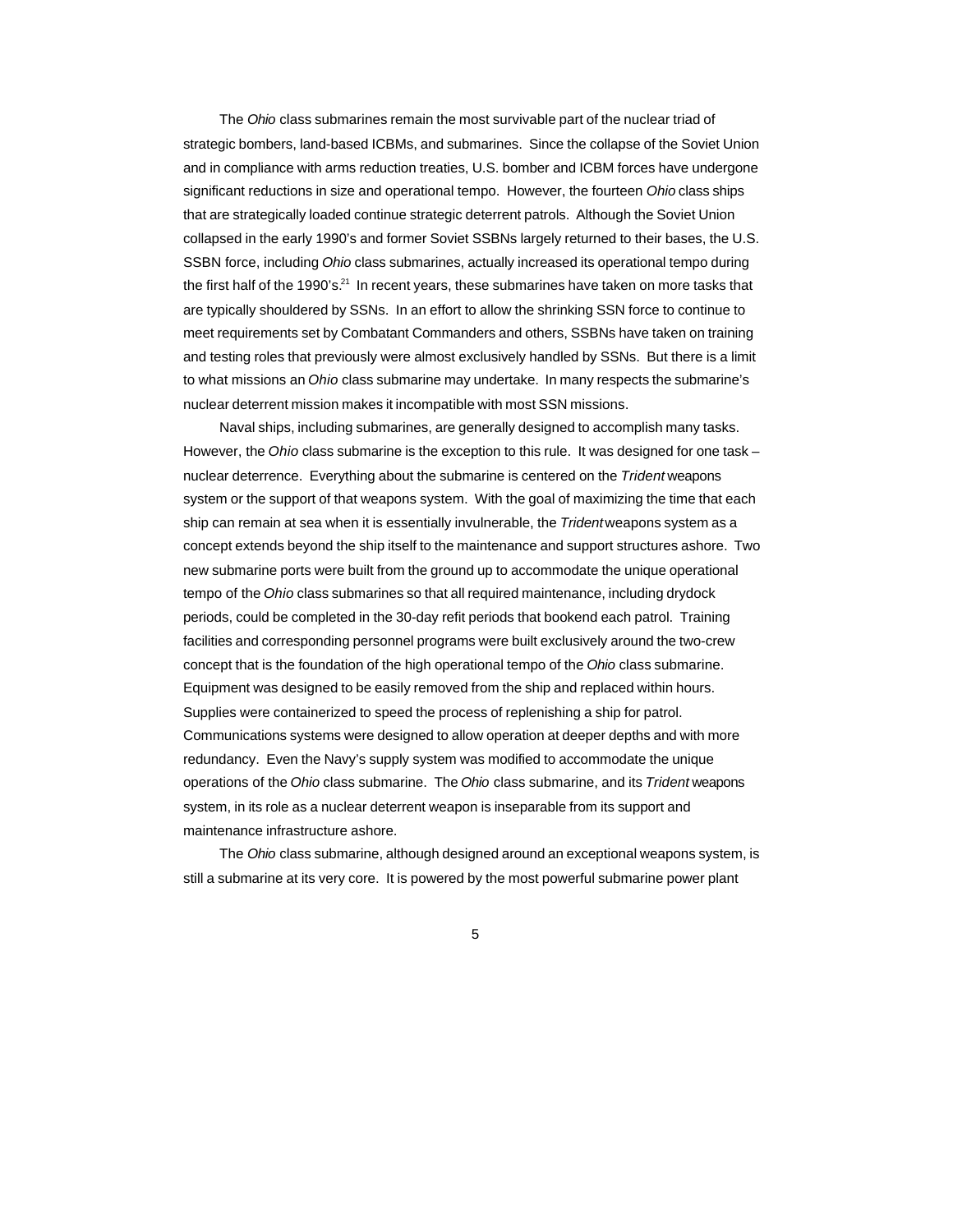ever put to sea – the S-8G nuclear reactor. It must still submerge and surface, navigate the oceans of the world, and defend itself. It is outfitted with a very capable sonar and defensive system that put it on par with the *Los Angeles* class submarines that were being produced at the same time that the *Ohio* class submarines were being built. And like all submarines, all this technology and engineering brought together in a single ship is expensive. The Federal Government estimated in 1996 that the construction of eighteen *Ohio* class submarines and outfitting them with the *Trident* weaponry cost \$34.8 billion. Further, it was estimated that the cost of operating a single SSBN for a year including two crews was approximately \$4.3 million per year<sup>22</sup> which has undoubtedly increased in the last ten years. Also of note, the conversion of the first four *Ohio* class submarines has been budgeted at \$500 million per submarine.<sup>23</sup>

In 2000, the Navy had not acquired a new submarine in nearly three years although some new construction was in progress on the new *Virginia* class submarines, the replacement for the cancelled *Seawolf* program. The oldest of the current strategically loaded *Ohio* class submarines, the *Henry M. Jackson,* would have been decommissioned in 2014 after a nominal 30 year hull life. With no replacement SSBN designs in progress and facing a future where submarine procurement would be particularly difficult, the Navy delayed the inevitable decision to pursue a new SSBN submarine design by extending the hull life of the *Ohio* class submarines by 15 years. This decision exacerbated a problem identified seven years before – the aging *Trident II* D-5 missile inventory. Following the arms reduction initiatives of the 1990's, acquisition of the missile airframe was slowed. The D-5 missile has a life expectancy of 20 years and there are insufficient numbers of missiles in inventory to outfit a fleet of fourteen submarines, each with a life span of 45 years. The Navy is now purchasing new D-5 missiles to fill the shortfall at nearly \$30 million per missile. The Navy estimates that it will need to purchase 233 missiles.<sup>24</sup>

# Nuclear Deterrence and the *Ohio* Class Submarine

Facing ever increasing costs, an aging fleet and weapons stockpile, and a world that is fundamentally different than the one for which the *Trident* weapons system was designed, pressures to reduce, restructure, or even eliminate the *Ohio* class submarine force and its weapons system have increased. The first and most obvious question that must be asked before considering a reduction in the size of the *Trident* force is whether or not the mission for which they were originally designed – that of nuclear deterrence – is still a credible mission. The threat posed by Russia and its nuclear arsenal is significantly less that what it was thought to be over a decade ago. This fact, coupled with the sudden emergence of a worldwide terrorist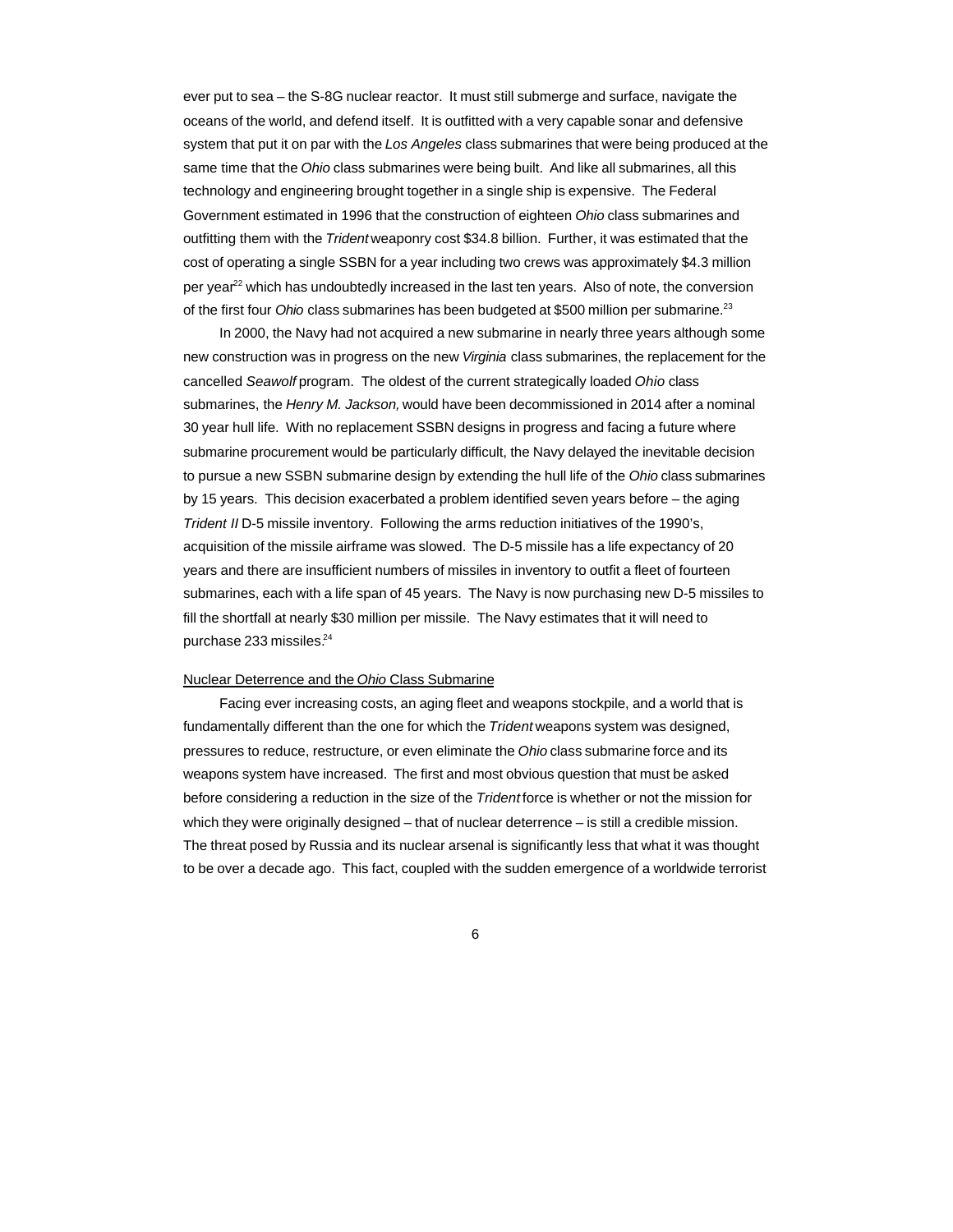threat, has pushed the study of nuclear strategy to the margins, if not completely off the table.<sup>25</sup> This same fact certainly contributed to the quickness of President Bush's treaty negotiations that produced the Moscow Treaty of 2001.<sup>26</sup> By comparison, the START I treaty took over a decade to negotiate and ratify. However, scholars all uniformly agree that the nuclear threat is still there and cannot be ignored. The current situation with Iran is proof that nuclear weapons are increasingly being sought by smaller nations. Scholars also agree that a nuclear retaliatory capability is effective in deterring small nations from using their newly acquired capabilities but certainly is not effective in preventing proliferation of nuclear weapons. If anything, a nuclear retaliatory capability seems to encourage proliferation.<sup>27</sup> With the proliferation of nuclear weapons comes the possibility that terrorists or terrorist organizations will obtain nuclear weapons. Nuclear strategists argue that a terrorist cannot be deterred from using a nuclear weapon through retaliatory threat and that pre-empting an attack is a more appropriate approach.<sup>28</sup> However, a nuclear pre-emptive strike is considered implausible; instead, precision weapons with conventional ordnance and extensive command and control networks combined with greater intelligence capabilities are now the preferred means to eliminate or deter the terrorist threat. One author cautiously opined we are "transition[ing] to a world in which conventional weapons are the queens of the chessboard and nuclear weapons have a backstopping role."<sup>29</sup> In a nutshell, nuclear deterrence is still necessary to deter the aggressive tendencies of nations. However, the terrorist remains the "wild card" and must be countered differently. The question then becomes how much nuclear capability is enough.

#### Determining the Force Size

The size of the nuclear arsenal is influenced by three factors -- national strategy, arms reduction treaties and, ultimately, resources. The capacity to retaliate in kind following a nuclear strike was a hallmark of the national strategies of the United States for years until the release of the *National Security Strategy* (NSS) in September 2002. Section V of the document states that the United States will "prevent our enemies from threatening us, our allies, and our friends with weapons of mass destruction." That statement infers a nuclear deterrent role; however, the next paragraph identifies "an historic reduction in... ... nuclear arsenals"<sup>30</sup> and focuses on the threat of weapons of mass destruction in general and details a strategy to combat those weapons. A strategic nuclear deterrence policy is hard to recognize or even extrapolate and, further pushing aside a nuclear deterrence policy, the NSS specifically states that "[t]raditional concepts of deterrence will not work against a terrorist enemy…"<sup>31</sup> The *National Defense Strategy of the United States of America* (NDS) clouds the role of nuclear forces even more by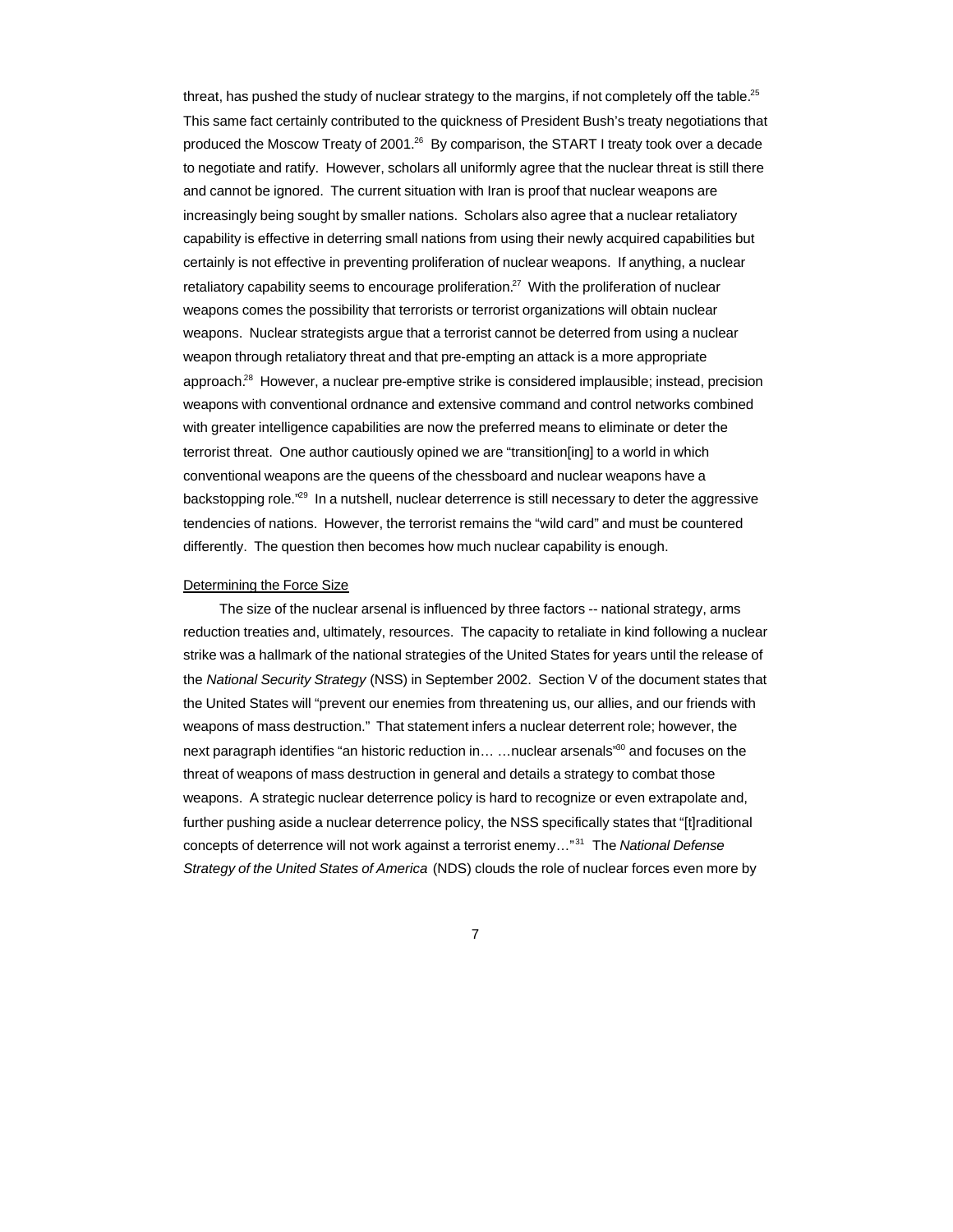stating the NSS will be accomplished by "deterring aggression… …by maintaining capable and rapidly deployable military forces... "<sup>32</sup> which implies a conventional, expeditionary force. Again, as with the NSS, it's difficult to discern a nuclear deterrence policy in this document. Finally, the National Military Strategy (NMS) provides some direction with regard to nuclear capabilities when it states that nuclear deterrence will continue to play a role by providing military options to deter a wide range of threats.<sup>33</sup>

In November 2001, President Bush agreed with Russian President Vladimir Putin that by December 2012, both nations would reduce the number of deployed nuclear warheads from the levels established by the START I treaty to between 1700 and 2200 warheads. $34$  This treaty, the SORTS or "Moscow" Treaty, continues the arms reduction initiatives that began with the Strategic Arms Limitation Treaties (SALT I and II) which are no longer in force. The START treaties, as mentioned earlier, significantly affected the *Trident* weapons program in that the reduction in warheads and launchers required by the treaty caused the removal of four *Ohio* class submarines from their strategic role.

There is one more document that affects the current nuclear deterrent capabilities of the United States and that is the Nuclear Posture Review (NPR) of 2001 which, among other things, directed that the nuclear arsenal be reduced to 1700 – 2200 warheads by 2012 matching the Moscow treaty initiatives. Unfortunately the document did not provide a detailed plan for accomplishing the task. This document redefined the decades-old nuclear deterrent Triad but kept the *Ohio* class submarine force intact. It also identifies an aging nuclear weapons infrastructure that is in need of recapitalization as well as the need to develop new warheads.<sup>35</sup> In one of its more controversial parts, the NPR advocates the development of conventional warheads as well as a class of new nuclear weapons for destroying deeply buried targets that can be deployed on the D-5 missile.<sup>36</sup> However, by most accounts, the NPR perpetuates a nuclear capability that was framed by the Cold War.<sup>37</sup>

Finally, the process of financing the military in concert with the Quadrennial Defense Review (QDR) also affects the nuclear capability of the United States and, by extension, the size of the *Ohio* class submarine force. The 2005 QDR echoes the national strategy documents by advocating a more rapidly deployable force – a force that can counter the proliferation of weapons of mass destruction (WMD) and influence the world with maneuver capabilities. The QDR, like the NPR, proposes development of conventional weaponry to be deployed on the *Trident* missile within two years and continues to support the conversion of the first four *Ohio* class ships to the SSGN role.<sup>38</sup> While the QDR doesn't delineate specific numbers of *Ohio* class submarines for specific roles, the Congress of the United States in conjunction with the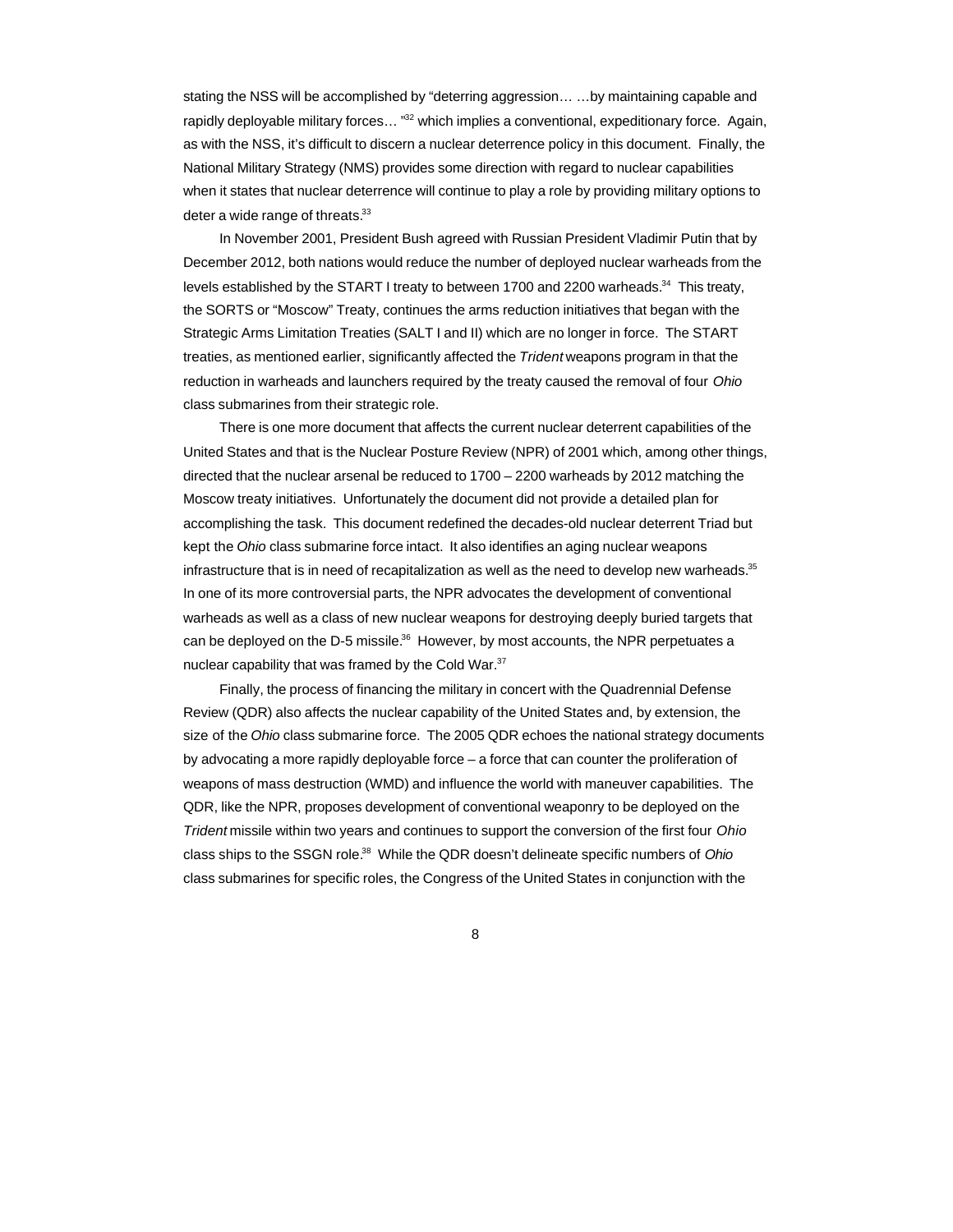Navy has been exploring the savings associated with reducing the number of SSBNs in the strategic inventory to 12 or 10.<sup>39</sup> The explorations of Congress in reducing the size of the *Trident* weapons program as a nuclear deterrent mirrors the NSS, NDS and NMS in that conventional weapons capabilities are now regarded as more important than nuclear capabilities. This is illustrative that politicians and military leaders alike think that the current SSBNs force is larger than necessary considering the threats identified in the NSS and other documents and the arms reductions directed by the Moscow Treaty and the NPR.

## New Roles for the Trident Submarine

The Trident weapons program can be described as "middle-aged" yet is expected to provide U.S. nuclear retaliatory capability for the next twenty years. The NPR addresses the issues of inadequate numbers of missile airframes as well as the fact that the two warheads carried by the missile must be upgraded. $40$  To this end the U.S. has significantly invested in recapitalizing the nuclear weapons infrastructure to ensure the viability of the *Trident* weapons system for the next quarter century. However, the 2005 QDR complicated the future of the *Trident* weapons program in advocating placing conventional warheads on the *Trident II* D-5 missiles, adding a mission that the weapons system will have to accommodate without compromising its ability to execute the nuclear deterrent role. This new mission may prove to be very difficult to accomplish given the extreme differences between a well developed strategy of nuclear deterrence through an assured response following a nuclear strike and newer, forward-looking, aggressive, preventative strategies. In many respects the *Trident* weapons system and *Ohio* class submarine are victims of their own success. Fleet Commander Evaluation Tests or FCETs have repeatedly demonstrated that the *Trident II* D-5 missile is extremely reliable and accurate. The submarines themselves are regarded as masterpieces of submarine design and are highly regarded by the officers and crew that man them. It is not surprising that the United States government and the Navy are loath to give the submarines to the ship breakers before their time irrespective of the cooling nuclear climate. The 2005 QDR, in advocating a new mission for the *Trident* weapons system, is an attempt to capitalize on the unique capabilities of the weapons system and the submarine to fit the national strategy. The proof is the retention of the first four submarines following conversion to SSGNs.

Scholars have debated the merits of putting conventional warheads on ICBMs and SLBMs that normally carry nuclear weapons. The argument is that, in modern nuclear deterrence, the ability to destroy an adversary's nuclear capability without having to use nuclear weapons would be the primary deterrent but the role of deterring another state's first use of WMD would rest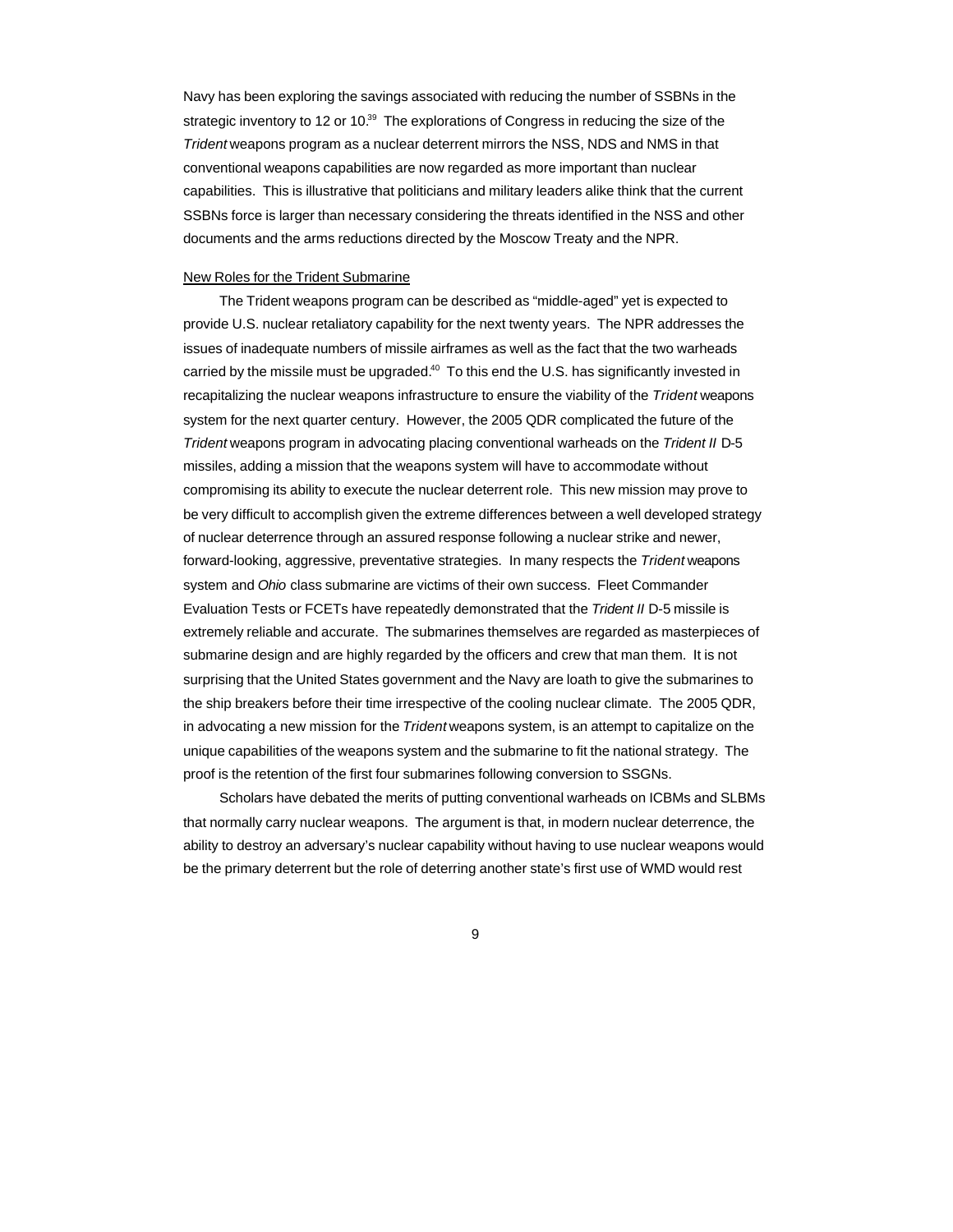with the nuclear arsenal. Scholars also point out that the SLBM, because of an inherently longer response time when called upon to launch, is actually a stabilizing factor in a nuclear exchange and is appropriate for a nuclear policy of assured retaliation. Scholars argue that the better option would be to convert all ICBMs from a nuclear capacity to a conventional role. The land-based ICBM can be employed much more quickly and is considered a first-strike weapon. Removing the nuclear warheads from all these missiles would be seen as stabilizing in that a "use before lose" mentality would be eliminated.<sup>41</sup>

Russia, China, the United States, and other nations field early warning radar systems that can quickly detect and pinpoint a ballistic missile launch. These systems can quickly determine the trajectory of the weapon and its intended target but are incapable of determining if the warhead is conventional or nuclear. The act of launching a ballistic missile from a submarine, regardless of its payload, could trigger a nuclear response. Russia for years has indicated that their nuclear command and control systems are designed to promote faster launch decisions than in the United States. A sudden SLBM launch may trigger the Russian government's traditional command and control system, leaving very little opportunity for digesting information and opting to delay a nuclear launch.<sup>42</sup> Additionally, the trajectory of a ballistic missile launched from the Pacific Ocean or Atlantic Ocean, the normal patrol areas of the *Ohio* class submarine, would most likely cross China or Russia assuming the target to be somewhere in the Middle East or Asia in general. This has two significant implications. First, the U.S. would have to inform Russia or China of its intentions prior to initiating a strike from a submarine if either of those two nations was not the intended target which blunts the effectiveness of the strike. Second, the launch acts as a datum for the submarine itself. If the launch platform is also carrying nuclear weapons, the effect of launching a missile makes the entire submarine and its nuclear payload more vulnerable. Assuming that other nations have been informed of an intention to launch a strike from a ballistic missile submarine, this may afford a nation an opportunity to actually destroy the submarine. For these two reasons, it is unlikely that any U.S. President will execute a non-nuclear strike from an *Ohio* class submarine on strategic deterrent patrol.

#### Recommendations

Unquestionably, the *Trident* weapons system is highly effective in assuring a significant retaliatory capacity in the event of a nuclear strike against the United States. However, the United States can no longer afford, either politically or economically, a force of fourteen SSBNs. At the same time the Navy wants to retain the unique capabilities of the *Ohio* class submarine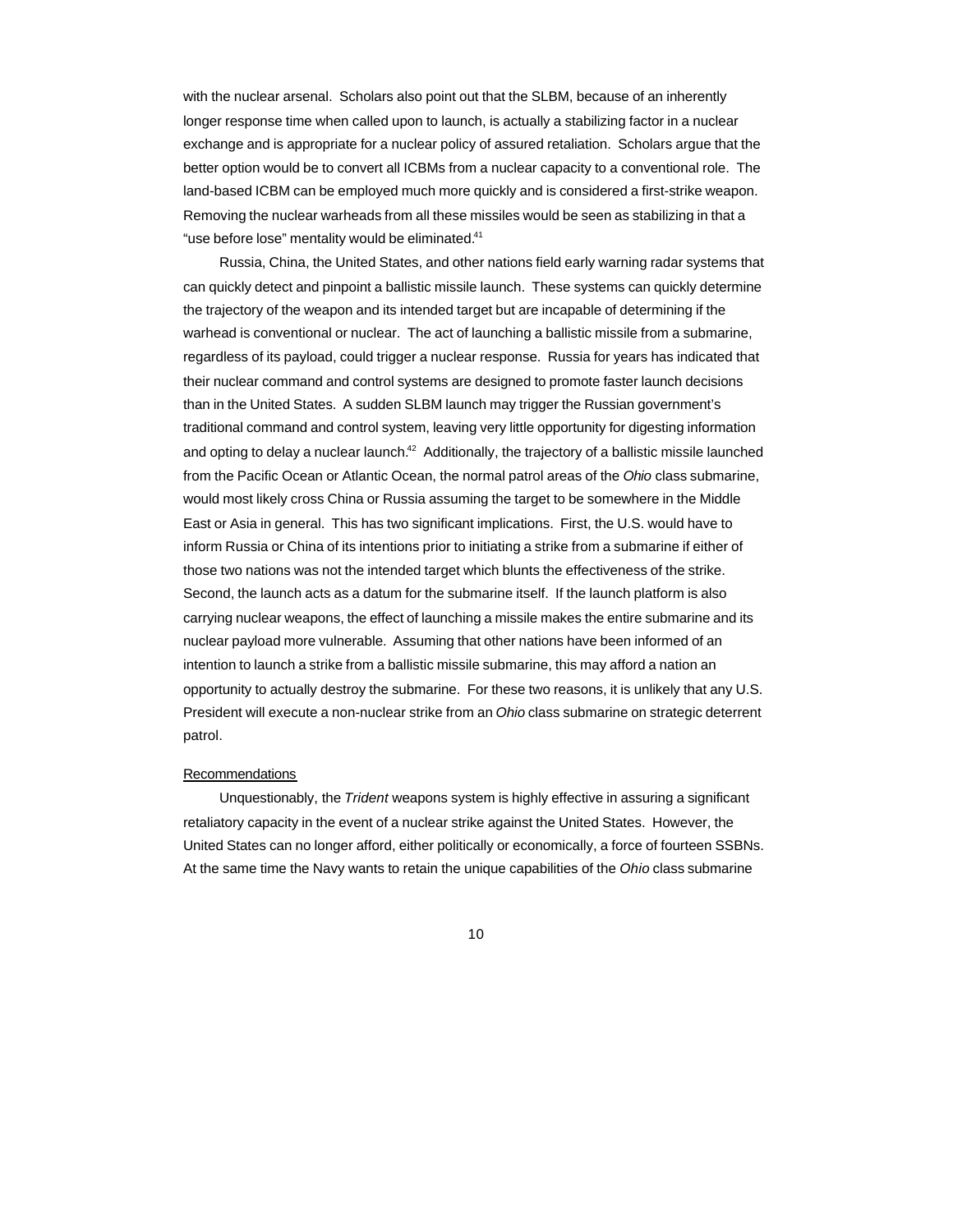as well as bolster the capabilities of the SSN force. While the SSBN will never be able to do all that an SSN can accomplish even after conversion to the SSGN role, the effect of adding additional submarines to the inventory can serve to distribute submarine mission requirements over a larger submarine force. Clearly, the retention of the *Ohio* class submarine hull is important.

When the United States reduces its nuclear warhead inventory to the limits imposed by the Moscow Treaty and the NPR, a maximum of 2200 weapons will have to be distributed amongst the nuclear triad of submarines, bombers, and land-based ICBMs. If 2200 nuclear weapons is the target in 2012 and assuming a distribution that is similar to current distribution, 500 would be carried by ICBMs and 260 would be assigned to bomber forces, leaving approximately 1440 for SLBMs.<sup>43</sup> These warheads would be distributed among 14 Ohio class submarines resulting in approximately 4 warheads per missile. This distributes the available warheads across a large force which maximizes survivability but affords little savings in that additional missile airframes must be purchased to outfit a submarine force with a 45-year lifespan. The Navy should reduce the SSBN force to 10 submarines, which would increase the number of warheads per missile to six. Reducing the size of the SSBN force would save money in two ways. First, fewer D-5 missile airframes need be purchased. Second, depending upon the future missions assigned, the cost of continuing to operate four SSBNs in strategic service is eliminated. This second cost savings is reduced as the four submarines removed from the strategic mission would still be put to sea but not with the expense of maintaining a nuclear arsenal.

The Navy should not invest in conventionally armed *Trident II* D-5 missiles. As described above, it is doubtful that the capability would ever be used. This would save the money necessary to redesign the missile to accommodate new weaponry and an accompanying new command and control network. As discussed above, the *Trident* weapons system is a comprehensive system that includes not only the ship and missile, but the command and control system as well as the shore based maintenance and training systems. With a significantly different mission, these maintenance and training systems would have to be modified. And finally, with a smaller SSBN force, the deterrent value of each missile becomes that much higher. Displacing limited nuclear warheads for conventional capabilities disproportionately reduces the retaliatory capability of the force.

The four *Ohio* class submarines removed from strategic nuclear deterrent role should be converted to one of two roles. First, two of the platforms should be converted to the SSGN role at a total cost of approximately \$1.0 billion. This would provide additional Special Forces and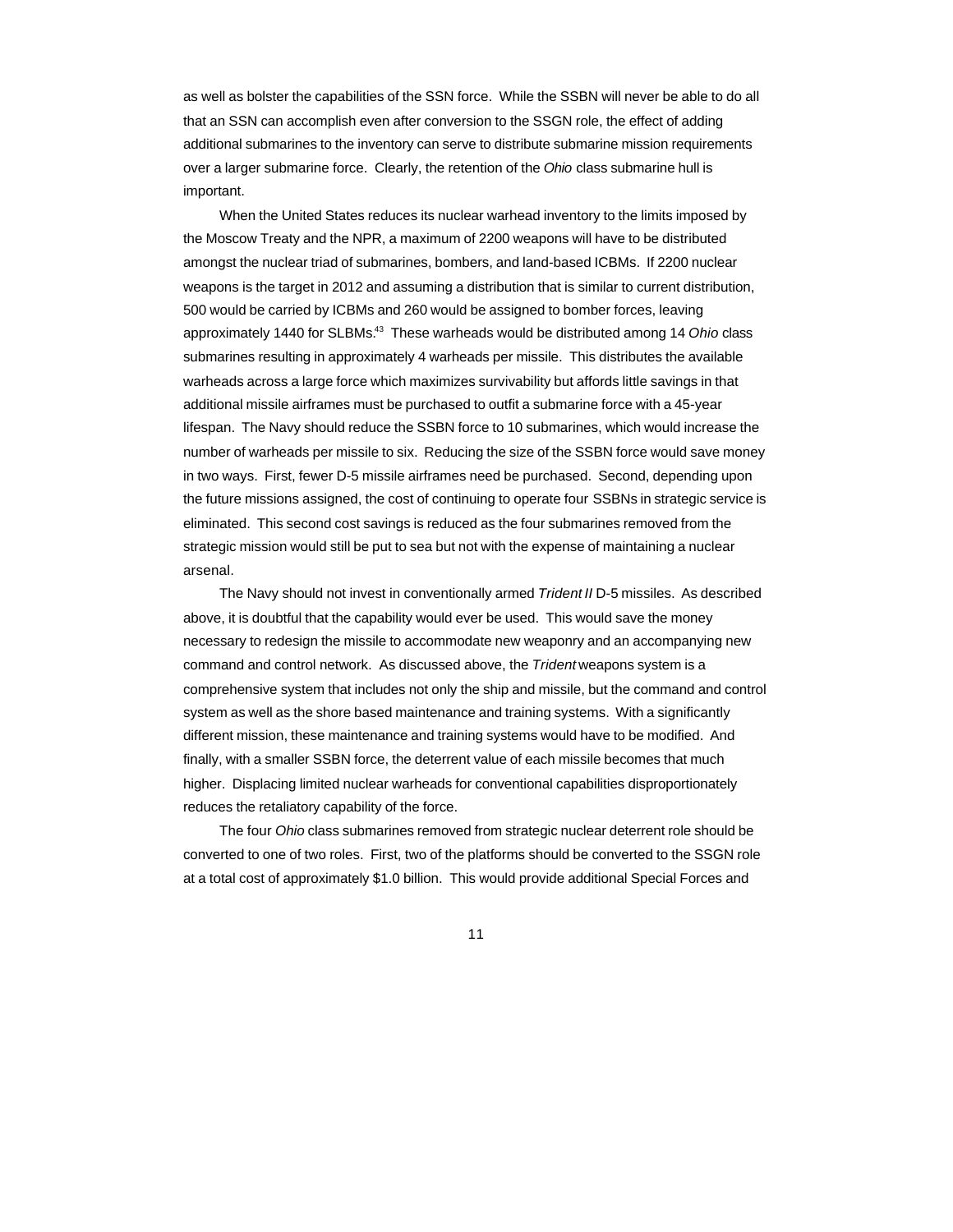Tomahawk Land Attack Missile (TLAM) strike capabilities increasing the availability of these mission capabilities within the submarine force. Recently announced proposals for arming Trident submarines with a conventionally armed Intermediate Range Ballistic Missile (IRBM), or the joint high speed weapon offer non-strategic *Ohio* class submarines an even broader array of mission capabilities.<sup>44</sup> These tantalizing new capabilities are yet another compelling reason to move a portion of the *Ohio* class submarine fleet from strategic to conventional roles.

Second, the remaining two SSBNs freed from their nuclear deterrent role should be moved to Charleston, SC to be used as nuclear power training facilities. Currently, the Navy operates two retired *Lafayette* class SSBNs to train nuclear reactor operators and mechanics prior to being sent to the fleet. These two older class SSBNs are outfitted with nuclear reactors that are nearing the end of their useful lives and do not match the technology that is in the fleet today. By comparison, the *Ohio* class submarine has a power plant that is identical to a training facility in upstate New York and more closely resembles what is in the fleet today. Retiring two *Ohio* class submarines and retaining them as nuclear training facilities eliminates the cost of operating each submarine with two crews<sup>45</sup>saving approximately \$8.6 million per year. The Navy would inherit a training reactor that will operate for the next 25 to 35 years <sup>46</sup> and not have to replace the existing training reactors with new nuclear reactors or simulators. Estimates of building a replacement training reactor approach \$1.5 billion and might require 20 to 24 years to construct assuming a construction program similar to that of a commercial power plant.<sup>47</sup>

### **Conclusion**

The *Ohio* class submarine is a marvel of engineering and its *Trident* weapons system is a remarkably capable weapons system. It is no wonder that both the Navy and the civilians that direct the Navy want more out of this extraordinary machine. However, we cannot forget that the *Ohio* class submarine with its weapons system is the distillation of thirty years of nuclear deterrence and quintessentially outfitted for that one role. It is a role that cannot be diluted by other missions if the submarine is to be successful at nuclear deterrence. Isolated from the nuclear deterrent role, the *Ohio* class submarine can offer the nation years of operation that will support the National strategy and provide a realistic training facility for future submariners.

## **Endnotes**

<sup>1</sup> Jack Spencer, "Why Cutting the Submarine Fleet Will Seriously Threaten National Security," 5 June 2000; available from http://www.heritage.org/Research/NationalSecurity/ BG1374.cfm; Internet; accessed 10 March 2005.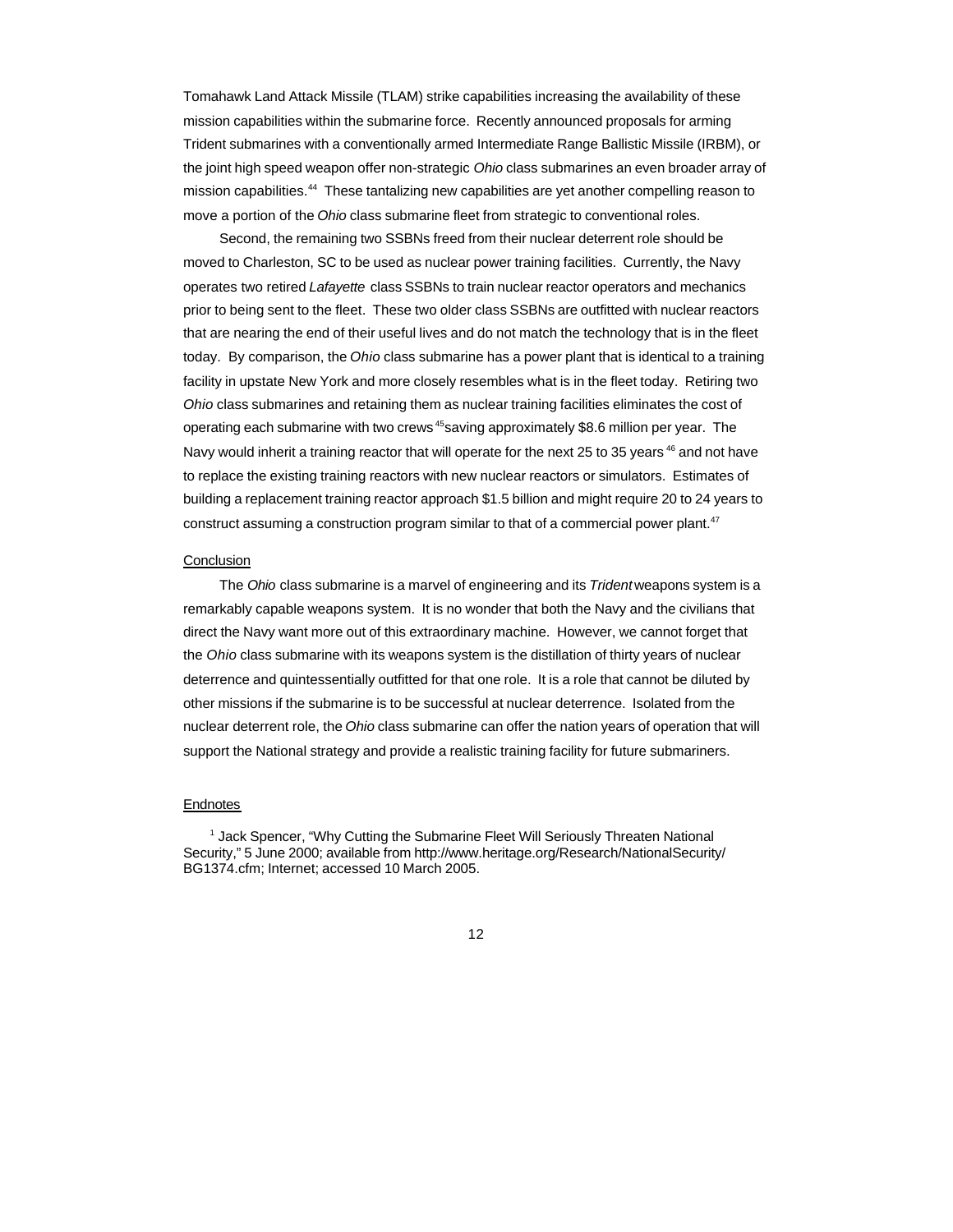2 Congress of the United States Congressional Budget Office, *A CBO Study: Rethinking the Trident Force* (Washington, D.C.: U.S. Government Printing Office, July 1993), 3.

 $3$  Ibid, 4.

 $<sup>4</sup>$  Ibid, 5.</sup>

5 *Jane's Strategic Weapon Systems,* available from http://jsws.janes.com/docs/jsws/ search\_results.jsp?; Internet; accessed 10 February 2006.

<sup>6</sup> Harvey M. Sapolsky, "The Navy's Fleet Ballistic Missile Program and Finite Deterrence," in *Getting MAD: Nuclear Mutual Assured Destruction, Its Origins and Practice* , ed. Henry D. Sokolski (Carlisle, PA: Strategic Studies Institute, November 2004), 131.

7 Eric A. Croddy and James J. Wirtz, eds., *Weapons of Mass Destruction: An Encyclopedia of World Wide Policy, Technology, and History*; Vol. 2 (Santa Barbara, CA: ABC-CLIO, Inc., 2005), 348.

<sup>8</sup> *Military Periscope.com* , available from http://www.militaryperiscope.com/weapons/ ships/subs/w0003056.html; Internet; accessed 10 February 2006.

<sup>9</sup> *Wikipedia: The Free Encyclopedia,* available from http://en.wikipedia.org/wiki/ USS\_Louisiana\_%28SSBN-743%29; Internet; accessed 10 February 2006.

<sup>10</sup> Hunter Keeter, "Navy's \$99 Billion FY '02 Budget Includes Scaled Back SSGN Project," *Defense Daily* (26 June 2001): Vol. 210, Is. 64 [database on line]; available from ProQuest; accessed 10 February 2006.

<sup>11</sup> Michael S. Howlett, JO1(SW), "USS Ohio, 1st Guided-Missile Platform, Rejoins Fleet," 8 February 2006; available from http://www.news.navy.mil/search/display.asp?story\_id=22240; Internet; accessed 14 March 2006.

<sup>12</sup> *United States Navy Fact File: Fleet Ballistic Missile Submarines*, available from http://www.navy.mil/navydata/fact\_display.asp?cid=4100&tid=200&ct=4; Internet; accessed 10 March 2006.

<sup>13</sup> The USS OHIO (SSGN 726) completed conversion to SSGN status in February 2006. She completed her last strategic deterrent patrol in August 2003.

<sup>14</sup> The USS MICHIGAN (SSGN 727) commenced a refueling overhaul and conversion from SSBN to SSGN at Puget Sound Naval Shipyard in October 2004. She is expected to be homeported in Bangor, WA when the overhaul and conversion are completed in late 2006.

<sup>15</sup> The USS FLORIDA (SSGN 728) commenced a refueling overhaul and conversion from SSBN to SSGN at Norfolk Naval Shipyard in April 2004. In January 2003, FLORIDA was the first OHIO class submarine to successfully launch a Tomahawk cruise missile from a specially modified ballistic missile tube. She is expected to be homeported in Bangor, WA when the overhaul and conversion are completed in early 2006.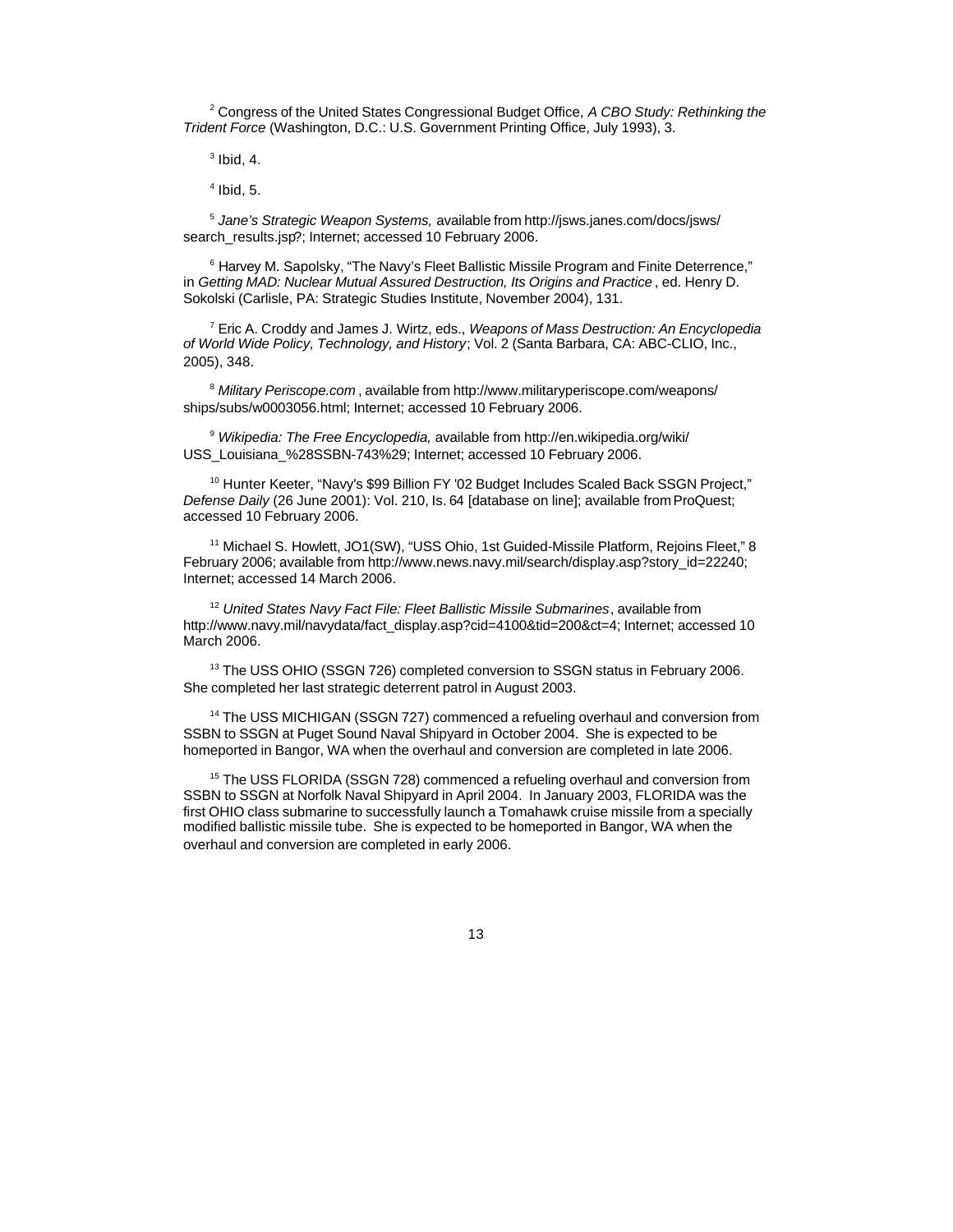<sup>16</sup> The USS GEORGIA (SSGN 729) commenced a refueling overhaul and conversion from SSBN to SSGN at Norfolk Naval Shipyard in October 2005. She is expected to be homeported in Kings Bay, GA when the overhaul and conversion are completed in mid-2007.

<sup>17</sup> The USS HENRY M. JACKSON (SSBN 730) completed a back-fit from the Trident I C-4 missile to the Trident II D-5 missile in late 2002.

<sup>18</sup> The USS ALABAMA (SSBN 731) completed back-fit from the Trident I C-4 missile to the Trident II D-5 missile in late 2002.

<sup>19</sup> The USS ALASKA (SSBN 732) completed back-fit from the Trident I C-4 missile to the Trident II D-5 missile in late 2005.

 $20$  The USS NEVADA (SSBN 733) will complete back-fit from the Trident I C-4 missile to the Trident II D-5 missile in late 2006.

<sup>21</sup> Stephen I. Schwartz, ed., *Atomic Audit – The Costs and Consequences of U.S. Nuclear Weapons Since 1940* (Washington, D.C.: Brookings Institution Press, 1998), 137.

<sup>22</sup> Schwartz, 138.

<sup>23</sup> CBO Study, 21.

 $24$  Ibid, 20.

<sup>25</sup> Lawrence Freedman, *The Evolution of Nuclear Strategy*, Third Edition (Houndmills, UK: Palgrave Macmillan, 2003), 412.

26 Stephen J. Cimbala, *Nuclear Weapons and Strategy: U.S. Nuclear Policy for the Twenty-First Century* (London, UK: Routledge, 2005), 2.

<sup>27</sup> Mitchell B. Reiss, "The Nuclear Tipping Point: Prospects for a World of Many Nuclear Weapons States," in *The Nuclear Tipping Point: Why States Reconsider Their Nuclear Choices*, ed. Kurt M. Campbell, et al. (Washington, DC: Brookings Institution Press, 2004), 3.

 $28$  Freedman, 452.

<sup>29</sup> Cimbala, 46.

<sup>30</sup> George W. Bush, *The National Security Strategy of the United States of America* (Washington, D.C.: The White House, September 2002), 13.

 $31$  Ibid, 15.

<sup>32</sup> Donald H. Rumsfeld, *The National Defense Strategy of The United States of America* (Washington, D.C.: The Pentagon, March 2005), 7.

<sup>33</sup> GEN Richard B. Myers, *National Military Strategy of the United States of America* (Washington, D.C.: The Pentagon, 2004), 11.

<sup>34</sup> Croddy, 363.